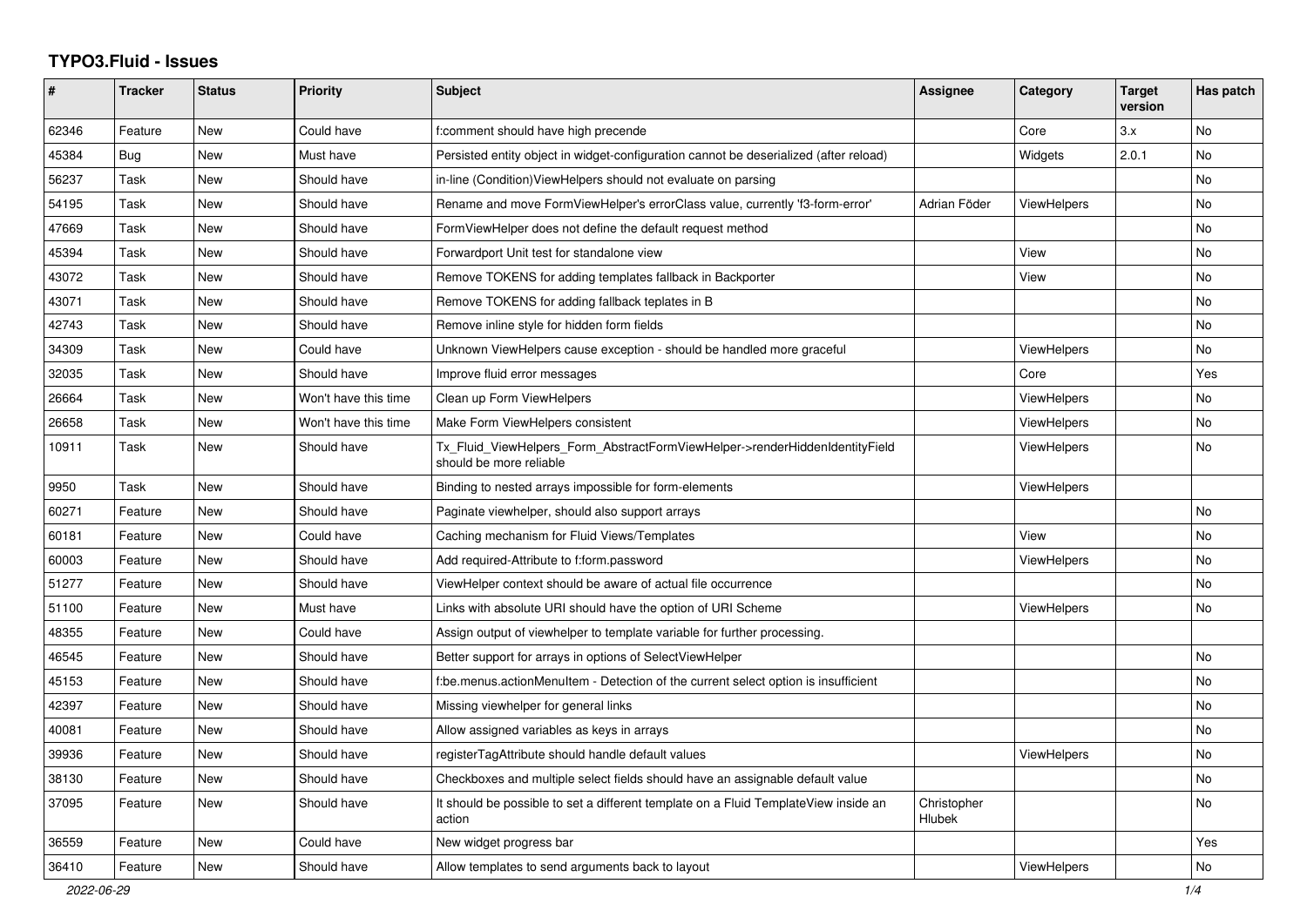| $\pmb{\#}$ | <b>Tracker</b> | <b>Status</b> | <b>Priority</b> | <b>Subject</b>                                                                                              | <b>Assignee</b>        | Category    | <b>Target</b><br>version | Has patch |
|------------|----------------|---------------|-----------------|-------------------------------------------------------------------------------------------------------------|------------------------|-------------|--------------------------|-----------|
| 33215      | Feature        | New           | Should have     | RFC: Dynamic values in ObjectAccess paths                                                                   |                        |             |                          | No        |
| 31955      | Feature        | New           | Should have     | f:uri.widget                                                                                                |                        | Widgets     |                          | No        |
| 30555      | Feature        | New           | Could have      | Make TagBuilder more extensible                                                                             |                        | Core        |                          | No        |
| 10472      | Feature        | New           | Could have      | Fluid Standalone distribution                                                                               |                        | Core        |                          | No        |
| 9514       | Feature        | New           | Should have     | Support explicit Array Arguments for ViewHelpers                                                            |                        |             |                          |           |
| 7608       | Feature        | New           | Could have      | Configurable shorthand/object accessor delimiters                                                           |                        | Core        |                          | Yes       |
| 4704       | Feature        | New           | Should have     | Improve parsing exception messages                                                                          |                        | Core        |                          |           |
| 3725       | Feature        | New           | Could have      | <b>CSS Engine</b>                                                                                           | Christian Müller       | ViewHelpers |                          | No        |
| 1907       | Feature        | New           | Could have      | Default values for view helpers based on context                                                            |                        | Core        |                          |           |
| 60856      | Bug            | New           | Must have       | Target attribute not supported by the form viewhelper                                                       |                        | ViewHelpers |                          | Yes       |
| 58983      | Bug            | <b>New</b>    | Should have     | format.date does not respect linebreaks and throws exception                                                |                        |             |                          | No        |
| 58921      | Bug            | New           | Should have     | f:form.* VHs crash if NOT inside f:form but followed by f:form                                              |                        |             |                          | No        |
| 57885      | Bug            | New           | Must have       | Inputs are cleared from a second form if the first form produced a vallidation error                        |                        |             |                          | No        |
| 54284      | Bug            | New           | Should have     | Default Option for Switch/Case VH                                                                           |                        | ViewHelpers |                          | No        |
| 52591      | Bug            | New           | Should have     | The Pagination Widget broken for joined objects                                                             |                        |             |                          | No        |
| 49600      | Bug            | New           | Should have     | f:form tag shown as a HTML on frontend                                                                      |                        | ViewHelpers |                          | No        |
| 49038      | Bug            | New           | Must have       | form.select does not select the first item if prependOptionValue is used                                    |                        |             |                          | No        |
| 40064      | Bug            | New           | Must have       | Multiselect is not getting persisted                                                                        |                        | ViewHelpers |                          | No        |
| 39990      | Bug            | New           | Should have     | Same form twice in one template: hidden fields for empty values are only rendered<br>once                   |                        | Core        |                          | No        |
| 38369      | Bug            | New           | Must have       | Resource ViewHelpers should not fall back to request package                                                |                        | View        |                          | No        |
| 37619      | Bug            | New           | Should have     | Fatal Error when using variable in name attribute of Section ViewHelper                                     |                        | ViewHelpers |                          | No        |
| 36655      | Bug            | New           | Should have     | <b>Pagination Links</b>                                                                                     |                        | Widgets     |                          | No        |
| 33551      | Bug            | New           | Must have       | View helper values break out of a partial scope                                                             | Sebastian<br>Kurfuerst | Core        |                          | No        |
| 30937      | Bug            | New           | Should have     | CropViewHelper stringToTruncate can't be supplied so it can't be easily extended                            |                        | ViewHelpers |                          | Yes       |
| 28554      | Bug            | <b>New</b>    | Should have     | (v4) implement feature flag to disable caching                                                              |                        |             |                          | No        |
| 28553      | Bug            | New           | Should have     | improve XHProf test setup                                                                                   |                        |             |                          | No        |
| 28552      | <b>Bug</b>     | New           | Should have     | (v5) write ViewHelper test for compiled run; adjust functional test to do two passes<br>(uncached & cached) |                        |             |                          | No        |
| 28550      | Bug            | New           | Should have     | (v4) make widgets cacheable, i.e. not implement childnodeaccess interface                                   |                        |             |                          | No        |
| 28549      | Bug            | New           | Should have     | make widgets cacheable, i.e. not implement childnodeaccess interface                                        |                        |             |                          | No        |
| 27607      | <b>Bug</b>     | New           | Must have       | Make Fluid comparisons work when first element is STRING, second is NULL.                                   |                        | Core        |                          | No        |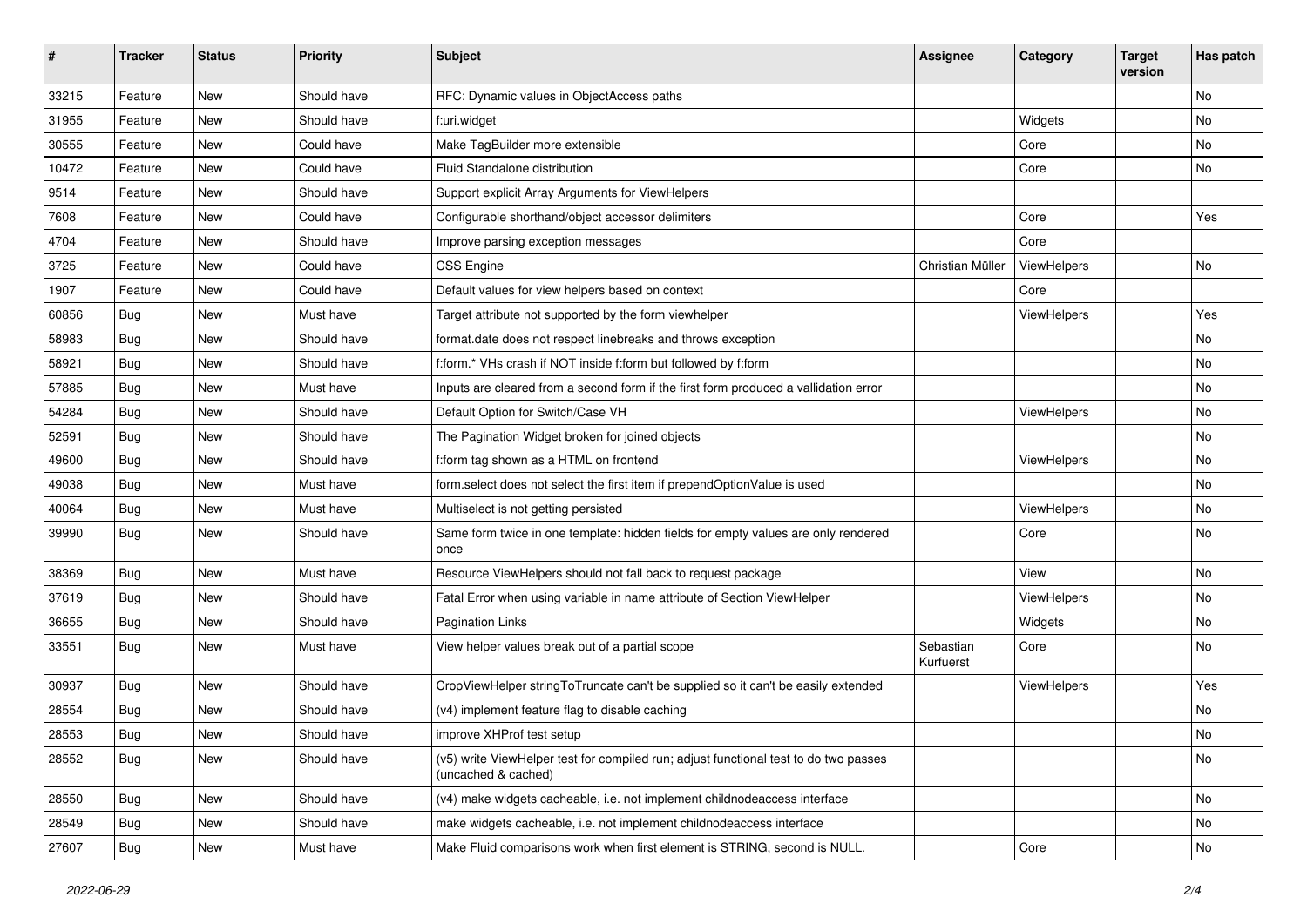| #     | <b>Tracker</b> | <b>Status</b>            | <b>Priority</b> | <b>Subject</b>                                                                                       | Assignee                    | Category    | <b>Target</b><br>version | Has patch |
|-------|----------------|--------------------------|-----------------|------------------------------------------------------------------------------------------------------|-----------------------------|-------------|--------------------------|-----------|
| 13045 | Bug            | New                      | Should have     | Entity decode of strings are different between if-conditions and output of variable                  |                             |             |                          |           |
| 12863 | Bug            | New                      | Should have     | Attributes of a viewhelper can't contain a '-'                                                       | Sebastian<br>Kurfuerst      | Core        |                          | No        |
| 8648  | Bug            | <b>New</b>               | Should have     | format.crop ViewHelper should support all features of the crop stdWrap function                      |                             | ViewHelpers |                          | <b>No</b> |
| 3481  | Bug            | New                      | Should have     | Use ViewHelperVariableContainer in PostParseFacet                                                    |                             | Core        |                          | No        |
| 52419 | Bug            | <b>New</b>               | Should have     | Wrong PHPDocs notation for default value inline f:translate viewhelper                               |                             |             | 2.0                      | <b>No</b> |
| 9005  | Feature        | Accepted                 | Could have      | Fluid Template Analyzer (FTA)                                                                        | Sebastian<br>Kurfuerst      |             |                          |           |
| 5933  | Feature        | Accepted                 | Should have     | Optional section rendering                                                                           | Sebastian<br>Kurfuerst      | ViewHelpers |                          | No        |
| 28551 | Bug            | Accepted                 | Should have     | (v4) backport VHTest                                                                                 | Sebastian<br>Kurfuerst      |             |                          | No        |
| 46289 | Bug            | Needs<br>Feedback        | Should have     | Enable Escaping Interceptor in XML request format                                                    |                             | View        | 2.0.1                    | <b>No</b> |
| 46091 | Task           | <b>Needs</b><br>Feedback | Should have     | Show source file name and position on exceptions during parsing                                      |                             |             |                          | <b>No</b> |
| 8491  | Task           | <b>Needs</b><br>Feedback | Should have     | link.action and uri.action differ in absolute argument                                               | Karsten<br>Dambekalns       | ViewHelpers |                          | No        |
| 45345 | Feature        | Needs<br>Feedback        | Should have     | Easy to use comments for fluid that won't show in output                                             |                             |             |                          |           |
| 33394 | Feature        | Needs<br>Feedback        | Should have     | Logical expression parser for BooleanNode                                                            | <b>Tobias Liebig</b>        | Core        |                          | No        |
| 8989  | Feature        | Needs<br>Feedback        | Could have      | Search path for fluid template files                                                                 |                             | View        |                          | No        |
| 3291  | Feature        | Needs<br>Feedback        | Should have     | Cacheable viewhelpers                                                                                |                             |             |                          | No        |
| 58862 | <b>Bug</b>     | Needs<br>Feedback        | Should have     | FormViewHelper doesn't accept NULL as value for \$arguments                                          | <b>Bastian</b><br>Waidelich | ViewHelpers |                          | Yes       |
| 33628 | Bug            | Needs<br>Feedback        | Must have       | Multicheckboxes (multiselect) for Collections don't work                                             | Christian Müller            | ViewHelpers |                          | No        |
| 36662 | <b>Bug</b>     | Needs<br>Feedback        | Should have     | Checked state isn't always correct when property is collection                                       | Kevin Ulrich<br>Moschallski | ViewHelpers | 1.1.1                    | No        |
| 43346 | Feature        | <b>Under Review</b>      | Should have     | Allow property mapping configuration via template                                                    | Karsten<br>Dambekalns       | ViewHelpers | 2.1                      | No        |
| 44234 | Bug            | <b>Under Review</b>      | Should have     | selectViewHelper's sorting does not respect locale collation                                         |                             | ViewHelpers | 2.1                      | No        |
| 5636  | Task           | <b>Under Review</b>      | Must have       | Form_RadioViewHelper and CheckBoxViewHelper miss check for existing object<br>before it is accessed. |                             |             |                          | No        |
| 52640 | Feature        | <b>Under Review</b>      | Should have     | Create an UnlessViewHelper as opposite to the IfViewHelper                                           | Marc Neuhaus                |             |                          | No        |